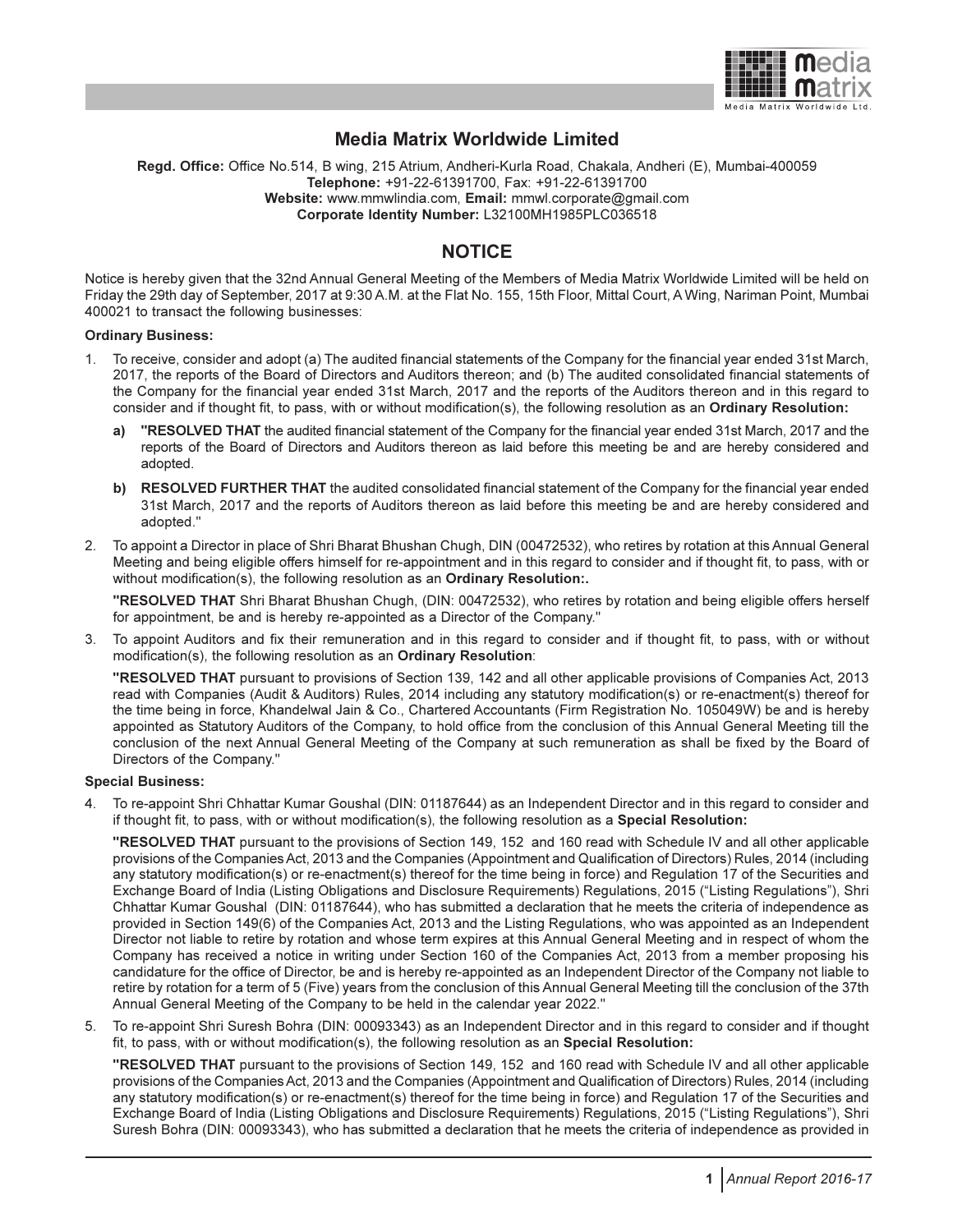

Section 149(6) of the Companies Act, 2013 and the Listing Regulations, who was appointed as an Independent Director not liable to retire by rotation and whose term expires at this Annual General Meeting and in respect of whom the Company has received a notice in writing under Section 160 of the Companies Act, 2013 from a member proposing his candidature for the office of Director, be and is hereby re-appointed as an Independent Director of the Company not liable to retire by rotation for a term of 5(Five) years from the conclusion of this Annual General Meeting till the conclusion of the 37th Annual General Meeting of the Company to be held in the calendar year 2022."

6. To appoint Shri Sandeep Jairath (DIN 05300460) as Whole-time Director cum Chief financial officer of the Company and in this regard to consider and if thought fit, to pass, with or without modification(s), the following resolution as an Ordinary Resolution:

"RESOLVED THAT pursuant to the provisions of Sections 196, 197, 203 and any other applicable provisions of the Companies Act, 2013("Act") read with Schedule V of the Act and rules made thereunder (including any statutory modifications or re-enactment thereof for the time being in force) and subject to such approvals, permission and sanctions, as may be required, and subject to the approval of the Central Government, wherever required and such other approvals as may be necessary, approval of the Company be and is hereby accorded to the appointment and terms and conditions of payment of remuneration to Shri Sandeep Jairath (DIN 05300460) as Whole-time Director cum Chief Financial Officer of the Company for a period of 3 years from 25th May, 2017 to 24th September, 2020 on the terms and conditions set out in the Statement annexed to the Notice convening this meeting, with the authority to Directors to alter and vary or alter such terms of appointment and remuneration so as to not exceed the limits specified in Schedule V of the Companies Act, 2013, as may be agreed to by the Board of Directors and Shri Sandeep Jairath.

RESOLVED FURTHER THAT where in any Financial Year during the currency of the tenure of the Whole Time Director cum Chief Financial Officer, the Company has no profits or its profits are inadequate, the Company may pay to the Whole Time Director the above remuneration as the minimum remuneration by way of receipt of the requisite approvals of the Central Government wherever required, and also subject to the provision of Section 196, 197, and subject to the conditions and limits specified in Schedule V and all other applicable provisions of Companies Act, 2013."

Andheri-Kurla Road, Chakala Andheri (E), Mumbai-400059

Registered Office: By order of the Board Office No.514, B wing, 215 Atrium **For Media Matrix Worldwide Limited** For Media Matrix Worldwide Limited

Place: Gurgaon

Date: 29th, August, 2017 (Gurvinder Singh Monga) Company Secretary Membership No. ACS 25201

#### NOTES:

1. A MEMBER ENTITLED TO ATTEND AND VOTE AT THE ANNUAL GENERAL MEETING IS ENTITLED TO APPOINT A PROXY TO ATTEND AND VOTE ON A POLL INSTEAD OF HIMSELF AND THE PROXY NEED NOT BE A MEMBER OF THE COMPANY. A BLANK FORM OF THE PROXY IS ENCLOSED. THE INSTRUMENT APPOINTING THE PROXY SHOULD, HOWEVER, BE DEPOSITED AT THE REGISTERED OFFICE OF THE COMPANY DULY COMPLETED NOT LATER THAN FORTY EIGHT HOURS BEFORE THE COMMENCEMENT OF THE MEETING.

A PERSON CAN ACT AS A PROXY ON BEHALF OF MEMBERS NOT EXCEEDING FIFTY AND HOLDING IN THE AGGREGATE NOT MORE THAN TEN PERCENT OF THE TOTAL SHARE CAPITAL OF THE COMPANY CARRYING VOTING RIGHTS. A MEMBER HOLDING MORE THAN TEN PERCENT OF THE TOTAL SHARE CAPITAL OF THE COMPANY CARRYING VOTING RIGHTS MAY APPOINT A SINGLE PERSON AS PROXY AND SUCH PERSON SHALL NOT ACT AS A PROXY FOR ANY OTHER PERSON OR SHAREHOLDER.

- 2. Corporate Members intending to send their authorized representative(s) to attend the Meeting are requested to send a certified true copy of the Board Resolution authorizing their representatives to attend and vote on their behalf at the Meeting.
- 3. Pursuant to Section 91 of the Companies Act, 2013, the Register of Members and share transfer books of the Company will remain closed from 23rd September, 2016 to 28th September, 2017 (both days inclusive) for the purpose of Annual General Meeting (AGM).
- 4. Members are requested:
	- i) to kindly notify the change of address, if any, to the Company/their Depository Participant.
	- ii) to bring their attendance slip along with their copy of the Annual Report in the Meeting.
	- iii) to deposit the duly completed attendance slip at the Meeting.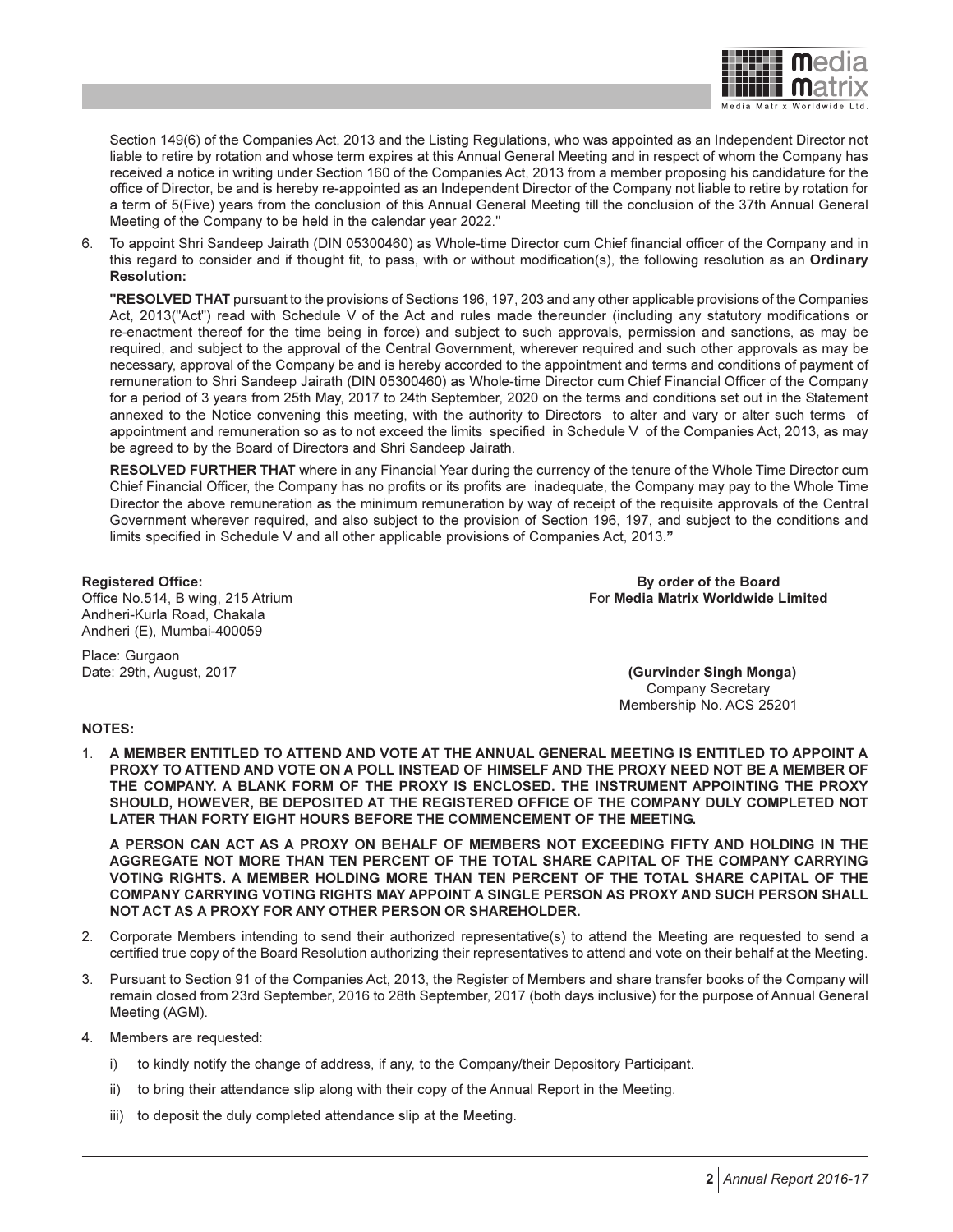

- 5. Members may use the facility of nomination. A Nomination Form will be supplied to them on request.
- 6. Members desiring any information with regard to Annual Accounts/Report are requested to submit their queries addressed to the Company Secretary at least ten days in advance of the Meeting so that the information called for can be made available at the Meeting.
- 7. A Statement pursuant to Section 102(1) of the Companies Act, 2013, relating to the Special Business to be transacted at the Meeting is annexed hereto.
- 8. Relevant documents referred to in the accompanying Notice and Statement are open for inspection by the members at the Registered Office of the Company on all working days except Saturdays, Sundays and public holidays during business hours up to the date of the Annual General Meeting.
- 9. The Register of Directors and Key Managerial Personnel and their shareholding, maintained under Section 170 of the Companies Act, 2013, will be available for inspection by the members at the AGM.
- 10. The Register of Contracts or Arrangement in which Directors are interested, maintained under Section 189 of the Companies Act, 2013 will be available for inspection by the members at the AGM.
- 11. Copies of Annual Report for financial year ended 31st March, 2017 including Notice of AGM, Attendance Slip, Proxy Form and instructions for e-Voting are being sent by electronic mode only to all the members whose email addresses are registered with the Company/Depository Participant(s) unless any member has requested for a hard copy of the same. Members who have not registered their e-mail addresses so far, are requested to register their e-mail addresses so that they can receive the Annual Report and other communications from the Company electronically in future. For members who have not registered their e-mail addresses, physical copies of the aforesaid documents are being sent by the permitted mode.
- 12. The copies of the Annual Reports will not be distributed at the AGM. Members are requested to bring their copies to the meeting. The Annual Report of the Company is also available on the Company's website www.mmwlindia.com.
- 13. Information and other instructions relating to remote e-Voting are as under:
- I. In compliance with provisions of Section 108 of the Companies Act, 2013, Rule 20 of the Companies (Management and Administration) Rules, 2014 as amended by the Companies (Management and Administration) Amendment Rules, 2015 and Regulation 44 of the Securities and Exchange Board of India (Listing Obligations and Disclosure Requirements) Regulations, 2015 and Secretarial Standard on General Meetings issued by the Institute of Company Secretaries of India, the Company is pleased to provide members facility to exercise their right to vote on resolutions proposed to be considered at the Annual General Meeting (AGM) by electronic means and the business may be transacted through e-Voting Services. The facility of casting the votes by the members using an electronic voting system from a place other than venue of the AGM ("remote e-Voting") will be provided by National Securities Depository Limited (NSDL).
	- II. The facility for voting through poll paper shall be made available at the AGM and the members attending the meeting who have not cast their vote by remote e-Voting shall be able to exercise their right at the meeting through Poll paper.
	- III. The members who have cast their vote by remote e-Voting prior to the AGM may also attend the AGM but shall not be entitled to cast their vote again.
	- IV. The remote e-Voting period commences on 26th September, 2017 (9:00 am) and ends on 28th September, 2017 (5:00 pm). During this period members of the Company, holding shares either in physical form or in dematerialized form, as on the 'cut-off date' of 22nd September, 2017, may cast their vote by remote e-Voting. The remote e-Voting module shall be disabled by NSDL for voting thereafter. Once the vote on a resolution is cast by the member, the member shall not be allowed to change it subsequently.
	- V. The process and manner for remote e-Voting are as under:
		- A. In case a Member receives an email from NSDL [for members whose email IDs are registered with the Company/ Depository Participants(s)] :
			- (i) Open email and open PDF file viz; "mmwl-voting.pdf" with your Client ID or Folio No. as password. The said PDF file contains your user ID and password/PIN for remote e-Voting. Please note that the password is an initial password.
			- (ii) Launch internet browser by typing the following URL: https://www.evoting.nsdl.com/
			- (iii) Click on Shareholder Login
			- (iv) Put user ID and password as initial password/PIN noted in step (i) above. Click Login.
			- (v) Password change menu appears. Change the password/PIN with new password of your choice with minimum 8 digits/characters or combination thereof. Note new password. It is strongly recommended not to share your password with any other person and take utmost care to keep your password confidential.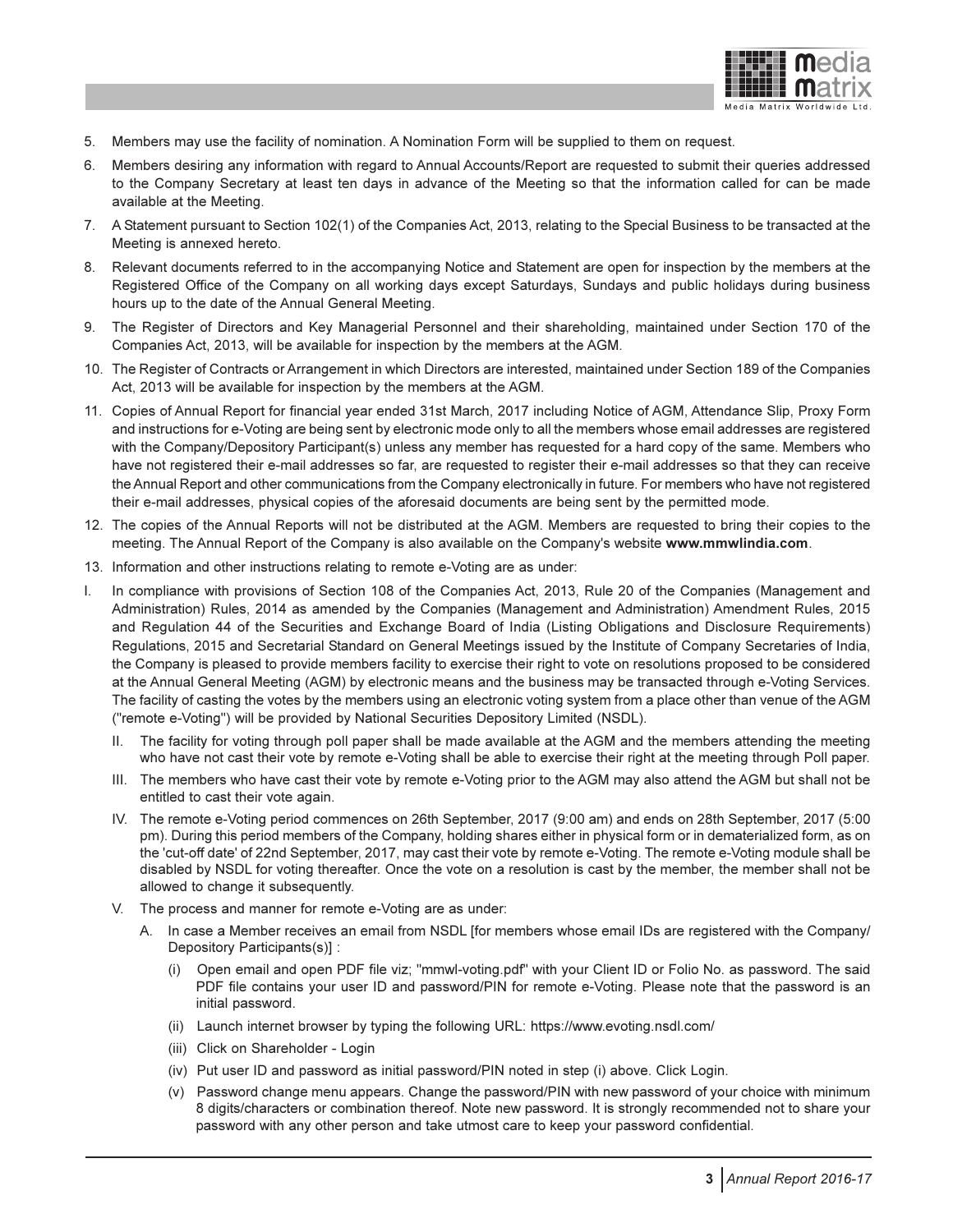

- (vi) Home page of remote e-Voting opens. Click on remote e-Voting: Active Voting Cycles.
- (vii) Select "EVEN" of "Media Matrix Worldwide Limited".
- (viii) Now you are ready for remote e-Voting as Cast Vote page opens.
- (ix) On the voting page enter the number of shares (which represents the number of votes) as on the cut-off date under "FOR/ AGAINST" or alternatively, you may partially enter any number in "FOR" and partially in "AGAINST" but the total number in "FOR/ AGAINST" taken together should not exceed your total shareholding as on the cutoff date.
- (x) Cast your vote by selecting appropriate option and click on "Submit" and also "Confirm" when prompted.
- (xi) Upon confirmation, the message "Vote cast successfully" will be displayed.
- (xii) Once you have voted on the resolution, you will not be allowed to modify your vote.
- (xiii) Institutional shareholders (i.e. other than individuals, HUF, NRI etc.) are required to send scanned copy (PDF/ JPG Format) of the relevant Board Resolution/ Authority letter etc. together with attested specimen signature of the duly authorized signatory(ies) who are authorized to vote, to the Scrutinizer through e-mail to scrutinizers@mmwlindia.com with a copy marked to evoting@nsdl.co.in
- B. In case a Member receives physical copy of the Notice of AGM [for members whose email IDs are not registered with the Company/Depository Participants(s) or requesting physical copy] :
	- (i) Initial password is provided on the letter enclosed with the Annual Report.
	- (ii) Please follow all steps from Sl. No. (ii) to Sl. No. (xii) above, to cast vote.
- VI. In case of any queries, you may refer the Frequently Asked Questions (FAQs) for Members and remote e-Voting user manual for Members available at the downloads section of www.evoting.nsdl.com or call on toll free no.: 1800-222-990.
- VII. If you are already registered with NSDL for remote e-Voting then you can use your existing user ID and password/PIN for casting your vote.
- VIII. The voting rights of members shall be in proportion to their shares of the paid up equity share capital of the Company as on the cut-off date of 22nd September, 2017.
- IX. Any person, who acquires shares of the Company and become member of the Company after dispatch of the notice and holding shares as of the cut-off date i.e. 22nd September, 2017 may obtain the login ID and password by sending a request at evoting@nsdl.co.in or Issuer/RTA.

However, if you are already registered with NSDL for remote e-Voting then you can use your existing user ID and password for casting your vote. If you forgot your password, you can reset your password by using "Forgot User Details/Password" option available on www.evoting.nsdl.com or contact NSDL at the following toll free no.: 1800-222-990.

Note: In case Shareholder are holding shares in demat mode, USER-ID is the combination of (DPID+ClientID). In case Shareholder are holding shares in physical mode, USER-ID is the combination of (Even No.+Folio No.).

- X. A person, whose name is recorded in the Register of Members or in the Register of Beneficial Owners maintained by the depositories as on the cut-off date only shall be entitled to avail the facility of remote e-Voting as well as voting at the AGM through poll paper.
- XI. MZ & Associates, a firm of Practising Company Secretaries has been appointed for as the Scrutinizer to scrutinize the Poll and remote e-Voting process in a fair and transparent manner.
- XII. The Chairman shall, at the AGM at the end of discussion on the resolutions on which voting is to be held, allow voting with the assistance of scrutinizer, by use of "Poling Paper" for all those members who are present at the AGM but have not cast their votes by availing the remote e-Voting facility.
- XIII. The Scrutinizer shall after the conclusion of voting at the AGM, will first count the votes cast at the meeting and thereafter unblock the votes cast through remote e-Voting in the presence of at least two witnesses not in the employment of the Company and shall make, not later than two days of the conclusion of the AGM a consolidated scrutinizer's report of the total votes cast in favour or against, if any, to the Chairman or a person authorized by him in writing, who shall countersign the same and declare the result of the voting forthwith.
- XIV. The Results declared alongwith the report of the Scrutinizer shall be placed on the website of the Company www.mmwlindia.com and on the website of NSDL immediately after the declaration of result by the Chairman or a person authorized by him in writing. The results shall also be immediately forwarded to the BSE Limited (BSE).
- XV. Subject to receipt of requisite number of votes, the Resolutions shall be deemed to be passed on the date of Annual General Meeting i.e. 29th September, 2017.
- XVI. Route Map of the venue of 32nd Annual General Meeting is enclosed.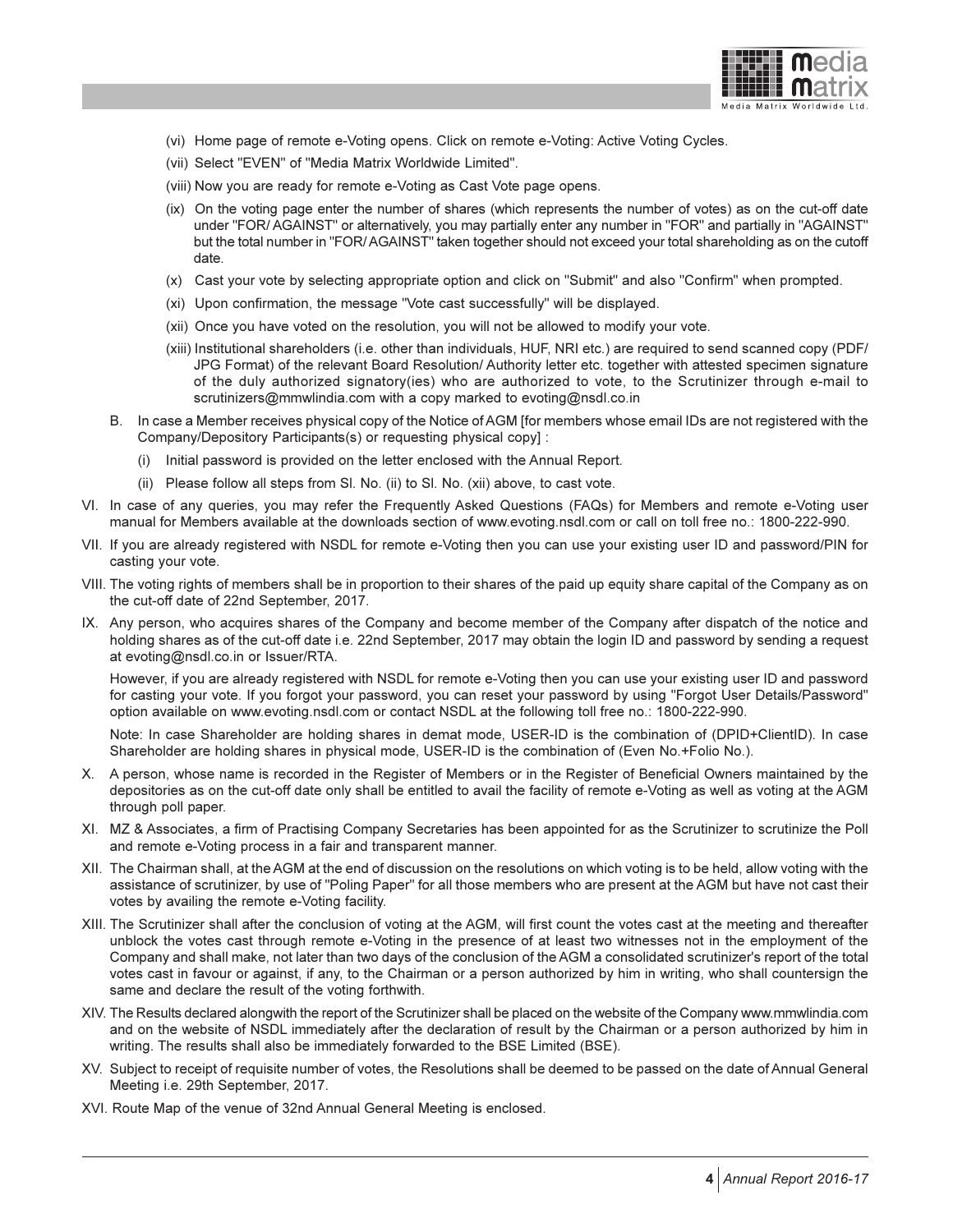

Details of Directors retiring by rotation and proposed to be re-appointed and re-appointment of independent directors and appointment of Whole-time Director (Pursuant to Regulation 36(3) of Securities and Exchange Board of India (SEBI Listing Obligations and Disclosure Requirements) Regulations, 2015 and Secretarial Standards on General Meeting issued by the Institute of Company Secretaries of India

| Name of the<br>Director                                                            | Shri Bharat Bhushan<br>Chugh                                                                                                                                                                                                                                                                                                                                                                                                                           | Shri Chhattar Kumar<br>Goushal                                                                                                                                                                                                                                                                                                                         | Shri Suresh Bohra                                                                                                                                                                                                                                                                                                                                                                                                                                                                                                                                                                                                                                           | Shri Sandeep Jairath                                                                                                                                                                                      |
|------------------------------------------------------------------------------------|--------------------------------------------------------------------------------------------------------------------------------------------------------------------------------------------------------------------------------------------------------------------------------------------------------------------------------------------------------------------------------------------------------------------------------------------------------|--------------------------------------------------------------------------------------------------------------------------------------------------------------------------------------------------------------------------------------------------------------------------------------------------------------------------------------------------------|-------------------------------------------------------------------------------------------------------------------------------------------------------------------------------------------------------------------------------------------------------------------------------------------------------------------------------------------------------------------------------------------------------------------------------------------------------------------------------------------------------------------------------------------------------------------------------------------------------------------------------------------------------------|-----------------------------------------------------------------------------------------------------------------------------------------------------------------------------------------------------------|
| DIN No.                                                                            | 00472532                                                                                                                                                                                                                                                                                                                                                                                                                                               | 01187644                                                                                                                                                                                                                                                                                                                                               | 00093343                                                                                                                                                                                                                                                                                                                                                                                                                                                                                                                                                                                                                                                    | 05300460                                                                                                                                                                                                  |
| Date of Birth                                                                      | 10/04/1959                                                                                                                                                                                                                                                                                                                                                                                                                                             | 12/10/1959                                                                                                                                                                                                                                                                                                                                             | 24.07.1967                                                                                                                                                                                                                                                                                                                                                                                                                                                                                                                                                                                                                                                  | 11.04.1972                                                                                                                                                                                                |
| Date of first<br>Appointment                                                       | 26/01/2012                                                                                                                                                                                                                                                                                                                                                                                                                                             | 26/01/2012                                                                                                                                                                                                                                                                                                                                             | 24/02/2012                                                                                                                                                                                                                                                                                                                                                                                                                                                                                                                                                                                                                                                  | 25/05/2017                                                                                                                                                                                                |
| <b>Experience/Experti</b><br>se in Specific<br><b>Functional Areas</b>             | Mr. Bharat Bhushan Chugh aged<br>58 years has about 31 years of<br>experience in accounting and<br>managing finance activities of<br>manufacturing,<br>engineering,<br><b>FMCG and Service Industries</b>                                                                                                                                                                                                                                              | Mr. Chhattar Kumar Goushal aged<br>58 years, a practicing Chartered<br>accountant has more than 28<br>years of experience in the area of<br>Audit, Finance and Corporate<br>Advisory Matters.                                                                                                                                                          | Mr. Suresh Bohra aged 50 years has<br>more than 23years of experience in<br>the field on loan syndication, project<br>financing, project appraisal, equity<br>placement, stress asset management<br>services, private equity and venture<br>capital syndication. He has promoted<br>ventures who are registered entities<br>for equity and commodity broking.                                                                                                                                                                                                                                                                                               | Shri Sandeep Jairath aged 45<br>years is a Commerce Graduate<br>and holds a degree in MBA<br>Finance. Shri Jairath has more<br>than 20 years of experience in<br>telecom and other related<br>industries. |
| Qualification(s)                                                                   | <b>ICMA</b>                                                                                                                                                                                                                                                                                                                                                                                                                                            | CA                                                                                                                                                                                                                                                                                                                                                     | B.Com, MBA                                                                                                                                                                                                                                                                                                                                                                                                                                                                                                                                                                                                                                                  | B. Com, MBA (Finance)                                                                                                                                                                                     |
| Directorship in<br>other Companies                                                 | <b>NextWave Communications</b><br>1.<br><b>Private Limited</b><br>(Formerly MN Enterprises<br>Private Limited)<br>2.<br>Microwave Communications<br>Limited<br><b>Media Matrix Enterprises</b><br>3.<br>Private Limited<br>4.<br><b>DigiCall Teleservices Private</b><br>Limited<br>5.<br>DigiCall Global Private<br>Limited<br>6.<br><b>NexG Devices Private</b><br>Limited<br>7.<br><b>Customised Call Center</b><br><b>Services Private Limited</b> | 1. Bibhas Finvest Private Limited<br>2. Arch Interglobe Private Limited<br>3. Infotel Business Solutions Limited<br>4. Arch Finance Limited<br>5. nexG Devices Private Limited                                                                                                                                                                         | <b>Black Fox Financial IFSC Private</b><br>1.<br>Limited<br>2.<br><b>Devoted Construction Limited</b><br><b>Blackfox Advisors Private Limited</b><br>3.<br><b>Bohra Industrial Resources</b><br>4.<br><b>Private Limited</b><br>5.<br>DigiVive Services Private Limited<br><b>Crest Comtrade Private Limited</b><br>6.<br><b>Blueblood Ventures Limited</b><br>7.<br>8.<br>Indian Glass Manufacturers'<br>Association<br>9. Black Fox Financial Private<br>Limited<br>10. Microwave Communications<br>Limited<br>11. DigiCall Teleservices Private<br>Limited                                                                                               | 1. Media Matrix Enterprises<br>Private Limited<br>2. DigiCall Global Private<br>Limited<br>3. NexG Devices Private Limited<br>4. MNV Alliances Private<br>Limited                                         |
| Chairmanship/<br>Membership of<br><b>Committees</b><br>(across all public<br>Cos.) | <b>Media Matrix Worldwide</b><br>Limited<br>Audit Committee-Member<br>Stakeholder Relationship<br>Committee-Member<br><b>Microwave Communications</b><br>Limited<br>Audit Committee-Member<br><b>DigiCall Teleservices Private</b><br>Limited<br>Audit Committee - Member<br>Nomination & Remuneration<br>Committee-Member                                                                                                                             | Media Matrix Worldwide Limited<br>Audit Committee-Chairman<br>Stakeholders Relationship<br>Committee- Member<br>Nomination and Remuneration<br>Committee-Member<br><b>Arch Finance Limited</b><br>Audit Committee-Member<br><b>Infotel Business Solutions</b><br>Limited-<br>Nomination and Remuneration<br>Committee-Member<br>Audit Committee-Member | Media Matrix Worldwide Limited<br>Audit Committee-Member<br>Stakeholders Relationship<br>Committee-Chairman<br>Nomination and Remuneration<br>Committee-Member<br><b>Blueblood Ventures Limited</b><br>Audit Committee-Member<br>Stakeholders Relationship<br>Committee-Member<br><b>Microwave Communications</b><br>Limited<br>Audit Committee-Member<br>Nomination and Remuneration<br>Committee-Member<br>DigiVive Services Private Limited<br>Nomination and Remuneration<br>Committee-Member<br>Audit Committee-Member<br><b>DigiCall Teleservices Private</b><br>limited<br>Audit Committee - Member<br>Nomination & Remuneration<br>Committee-Member | <b>NIL</b>                                                                                                                                                                                                |
| Shareholding<br>in the Company                                                     | <b>NIL</b>                                                                                                                                                                                                                                                                                                                                                                                                                                             | <b>NIL</b>                                                                                                                                                                                                                                                                                                                                             | <b>NIL</b>                                                                                                                                                                                                                                                                                                                                                                                                                                                                                                                                                                                                                                                  | NIL                                                                                                                                                                                                       |
| Relationship with other<br>Directors and KMPs of<br>the Company                    | None                                                                                                                                                                                                                                                                                                                                                                                                                                                   | None                                                                                                                                                                                                                                                                                                                                                   | None                                                                                                                                                                                                                                                                                                                                                                                                                                                                                                                                                                                                                                                        | None                                                                                                                                                                                                      |
| No. of Board<br>Meeting held/<br><b>Attended</b>                                   | 4/4                                                                                                                                                                                                                                                                                                                                                                                                                                                    | 4/4                                                                                                                                                                                                                                                                                                                                                    | 4/4                                                                                                                                                                                                                                                                                                                                                                                                                                                                                                                                                                                                                                                         | <b>NA</b>                                                                                                                                                                                                 |
| <b>Last Remuneration</b><br>drawn (per annum)                                      | Rs. 38,88,000                                                                                                                                                                                                                                                                                                                                                                                                                                          | Rs. 60,000/- as Sitting Fee                                                                                                                                                                                                                                                                                                                            | Rs. 60,000/- as Sitting Fee                                                                                                                                                                                                                                                                                                                                                                                                                                                                                                                                                                                                                                 | <b>NA</b>                                                                                                                                                                                                 |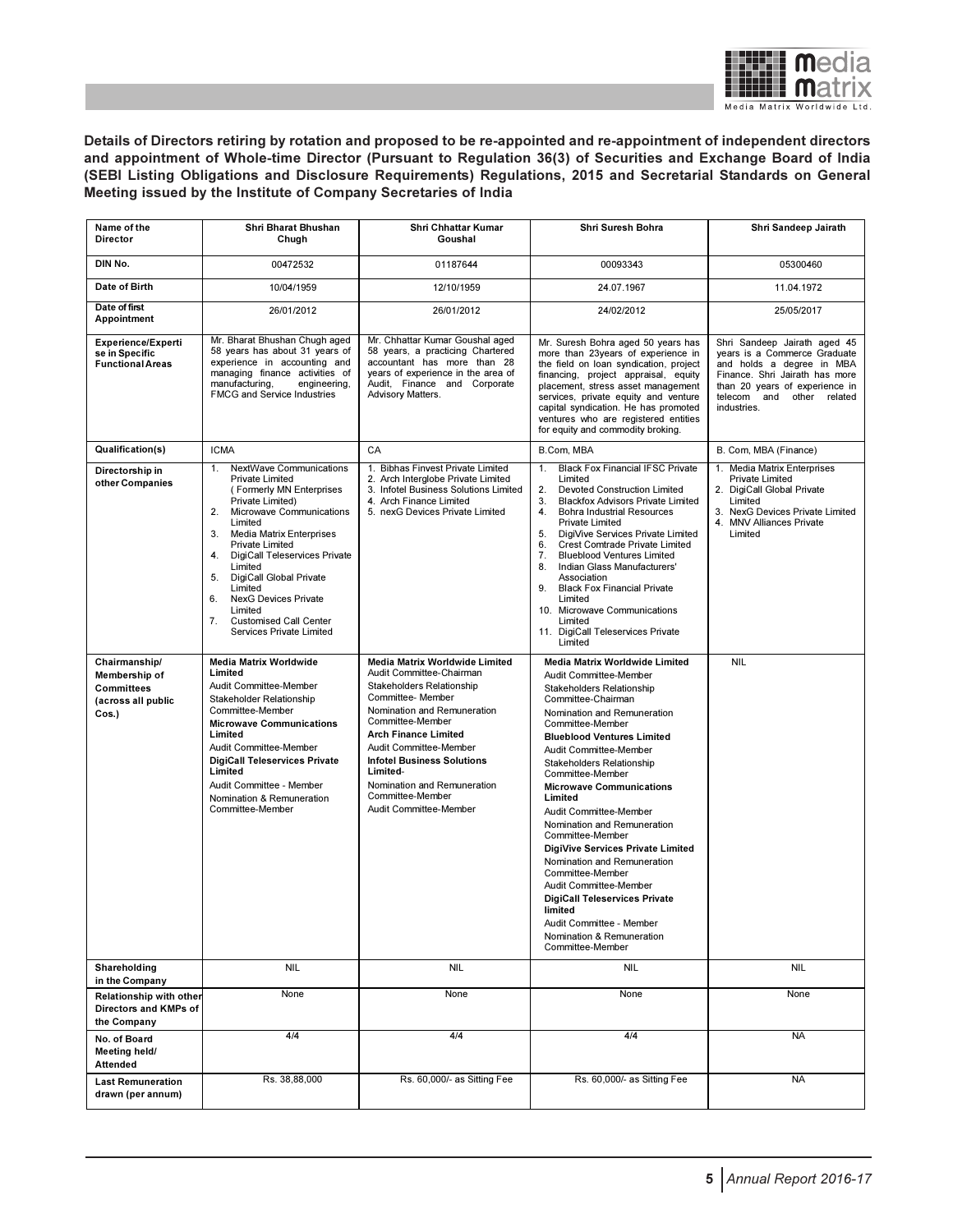

The above information may be treated as part of Statement annexed under Section 102 of the Companies Act, 2013 for item no 2,4,5 and 6 of the AGM Notice. The Board of Directors recommends the appointment and re-appointment of above directors.

#### STATEMENT PURSUANT TO SECTION 102(1) OF THE COMPANIES ACT, 2013 ("the Act")

The following Statement sets out all material facts relating to the Special Business mentioned in the accompanying Notice:

#### Item No 4

Pursuant to the provisions of Section 149 and other applicable provisions of the Companies Act, 2013 and Securities and Exchange Board of India (Listing Obligations and Disclosure Requirements) Regulations, 2015 ("Listing Regulations"), the Independent Directors can be appointed for not more than two consecutive terms of not more than five years each and shall not be liable to retire by rotation.

Shri Chhattar Kumar Goushal had been appointed as an Independent Director pursuant to Section 149 of the Companies Act, 2013 and other applicable provisions at the 29th Annual General Meeting held on 27th September, 2014 for a period commencing from 27th September, 2014 till the conclusion of this 32nd Annual General Meeting. Therefore, his first term as an Independent Director for the above mentioned period will be completed at the conclusion of this Annual General Meeting.

Keeping in view the above requirements, the Nomination & Remuneration Committee and the Board of Directors of the Company at their respective meetings held on 29th August, 2017 have re-appointed Shri Chhattar Kumar Goushal (DIN: 01187644) as an Independent Director of the Company at his second term of 5 (Five) years commencing from the conclusion of this Annual General Meeting subject to the approval of Shareholders.

The Company has received necessary declaration from Shri Chhattar Kumar Goushal that he meets with the criteria of independence as prescribed both under sub-section (6) of Section 149 of the Act and under Regulation 16(1) (b) of the Listing Regulations.

In the opinion of the Board of Directors, Shri Chhattar Kumar Goushal fulfils the conditions for re-appointment as an Independent Director as specified in the Act and the Listing Regulations.

Shri Chhattar Kumar Goushal is independent of the management.

Shri Chhattar Kumar Goushal is not disqualified from being appointed as Director in terms of Section 164 of the Act and has given his consent to act as Director.

The Company has received notice in writing from a member along with the deposit of requisite amount under Section 160 of the Act proposing the candidature of Shri Chhattar Kumar Goushal for the office of the Director of the Company.

Copy of the draft letter of re-appointment of Shri Chhattar Kumar Goushal as an Independent Director, setting out the terms and conditions is available for inspection by members at the registered office of the Company.

A brief profile of Shri Chhattar Kumar Goushal to be re-appointed as an Independent Director is given under the heading "Details of Directors retiring by rotation and proposed to be re-appointed and re-appointment of independent directors and appointment of Whole-time Director (Pursuant to Regulation 36(3) of Securities and Exchange Board of India (Listing Obligations and Disclosure Requirements) Regulations, 2015 and Secretarial Standards on General Meeting issued by the Institute of Company Secretaries of India" elsewhere in this Notice.

Shri Chhattar Kumar Goushal does not hold any share in the Company.

It is proposed to appoint Shri Chhattar Kumar Goushal as an Independent Director under Section 149 of the Act and Regulation 17 of Listing Regulations to hold office for 5 (Five) years for a term up to the conclusion of the 37th Annual General Meeting of the Company in the calendar year 2022.

Shri Chhattar Kumar Goushal is interested in the Resolution set out at Item No. 4 of the Notice with regard to his re-appointment. The relatives of Shri Chhattar Kumar Goushal may be deemed to be interested in the resolution set out at Item No. 4 of the Notice, to the extent of their shareholding interest, if any, in the Company.

Save and except the above, none of the other Directors/Key Managerial Personnel of the Company/their relatives are, in any way, concerned or interested, financially or otherwise, in the resolution set out at Item No. 4 of the Notice.

The Board considers that association of Shri Chhattar Kumar Goushal would be of immense benefit to the Company and it is desirable to avail his services as an Independent Director.

The Board commends the Special Resolution set out at Item No. 4 of the Notice for approval by the Shareholders.

#### Item No. 5

Pursuant to the provisions of Section 149 and other applicable provisions of the Companies Act, 2013 and Securities and Exchange Board of India (Listing Obligations and Disclosure Requirements) Regulations, 2015 ("Listing Regulations"), the Independent Directors can be appointed for not more than two consecutive terms of not more than five years each and shall not be liable to retire by rotation.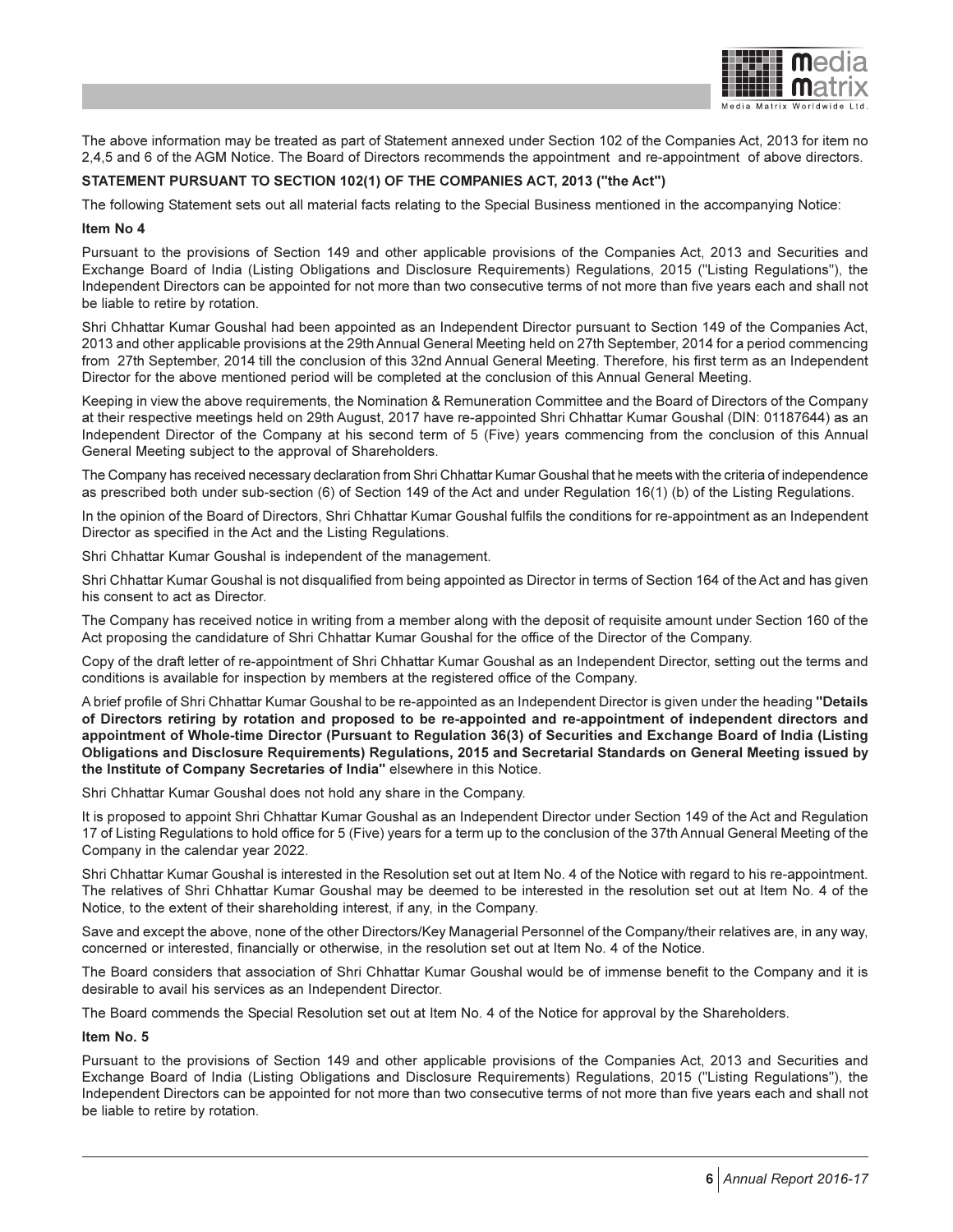

Shri Suresh Bohra had been appointed as an Independent Director pursuant to Section 149 of the Companies Act, 2013 and other applicable provisions at the 29th Annual General Meeting held on 27th September, 2014 for a period commencing from 27th September, 2014 till the conclusion of this 32nd Annual General Meeting. Therefore, his first term as an Independent Director for the above mentioned period will be completed at the conclusion of this Annual General Meeting.

Keeping in view the above requirements, the Nomination & Remuneration Committee and the Board of Directors of the Company at their respective meetings held on 29th August, 2017 have re-appointed Shri Suresh Bohra (DIN: 00093343) as an Independent Director of the Company at his second term of 5 (Five) years commencing from the conclusion of this Annual General Meeting subject to the approval of Shareholders.

The Company has received necessary declaration from Shri Suresh Bohra that he meets with the criteria of independence as prescribed both under sub-section (6) of Section 149 of the Act and under Regulation 16(1) (b) of the Listing Regulations.

In the opinion of the Board of Directors, Shri Suresh Bohra fulfils the conditions for re-appointment as an Independent Director as specified in the Act and the Listing Regulations.

Shri Suresh Bohra is independent of the management.

Shri Suresh Bohra is not disqualified from being appointed as Director in terms of Section 164 of the Act and has given his consent to act as Director.

The Company has received notice in writing from a member along with the deposit of requisite amount under Section 160 of the Act proposing the candidature of Shri Suresh Bohra for the office of the Director of the Company.

Copy of the draft letter of re-appointment of Shri Suresh Bohra as an Independent Director, setting out the terms and conditions is available for inspection by members at the registered office of the Company.

A brief profile of Shri Suresh Bohra to be re-appointed as an Independent Director is given under the heading "Details of Directors retiring by rotation and proposed to be re-appointed and re-appointment of independent directors and appointment of Whole-time Director (Pursuant to Regulation 36(3) of Securities and Exchange Board of India (Listing Obligations and Disclosure Requirements) Regulations, 2015 and Secretarial Standards on General Meeting issued by the Institute of Company Secretaries of India" elsewhere in this Notice.

Shri Suresh Bohra does not hold any share in the Company.

It is proposed to appoint Shri Suresh Bohra as an Independent Director under Section 149 of the Act and Regulation 17 of Listing Regulations to hold office for 5 (Five) years for a term up to the conclusion of the 37th Annual General Meeting of the Company in the calendar year 2022.

Shri Suresh Bohra is interested in the Resolution set out at Item No. 5 of the Notice with regard to his re-appointment. The relatives of Shri Suresh Bohra may be deemed to be interested in the resolution set out at Item No. 5 of the Notice, to the extent of their shareholding interest, if any, in the Company.

Save and except the above, none of the other Directors/Key Managerial Personnel of the Company/their relatives are, in any way, concerned or interested, financially or otherwise, in the resolution set out at Item No. 5 of the Notice.

The Board considers that association of Shri Suresh Bohra would be of immense benefit to the Company and it is desirable to avail his services as an Independent Director.

The Board commends the Special Resolution set out at Item No. 5 of the Notice for approval by the Shareholders.

#### Item No. 6

The Board in its meeting held on 24th May, 2017 based on the recommendations received from Nomination and Remuneration Committee of the Board and pursuant to Section 161 of the Companies Act, 2013 read with the rules framed there under inducted Shri Sandeep Jairath as an Additional director designated as Whole-time Director of the Company. In terms of Section 161(1) of the Act, Shri Jairath holds office upto the date of the ensuing Annual General Meeting but is eligible for appointment as a Director. A notice under Section 160(1) of the Act has been received from a member alongwith a deposit of Rs. 1 Lac proposing the candidature of Shri Jairath as a Director of the Company.

The Board of the Directors of the Company had appointed Shri Sandeep Jairath as the Whole-time Director of the Company for the period from 25th May, 2017 to 24th May, 2020, subject to the approval of the members.

The Board of Directors of the Company on the recommendations of Nomination and Remuneration Committee and Audit Committee had appointed Shri Jairath as Whole-time Director cum Chief Financial Officer (CFO) of the Company w.e.f. 29th August, 2017.

Shri Sandeep Jairath aged about 45 years is a Commerce graduate and also hold a degree in MBA Finance. He has more than 20 years of experience in telecom and other related industries. He has worked in Hutchison Max Telecom Limited and Quadrant Televentures Limited and was looking after finance and revenue assurance.

Shri Sandeep Jairath holds the directorships in following companies: Media Matrix Enterprises Private Limited, DigiCall Global Private Limited, NexG Devices Private Limited and MNV Alliances Private Limited.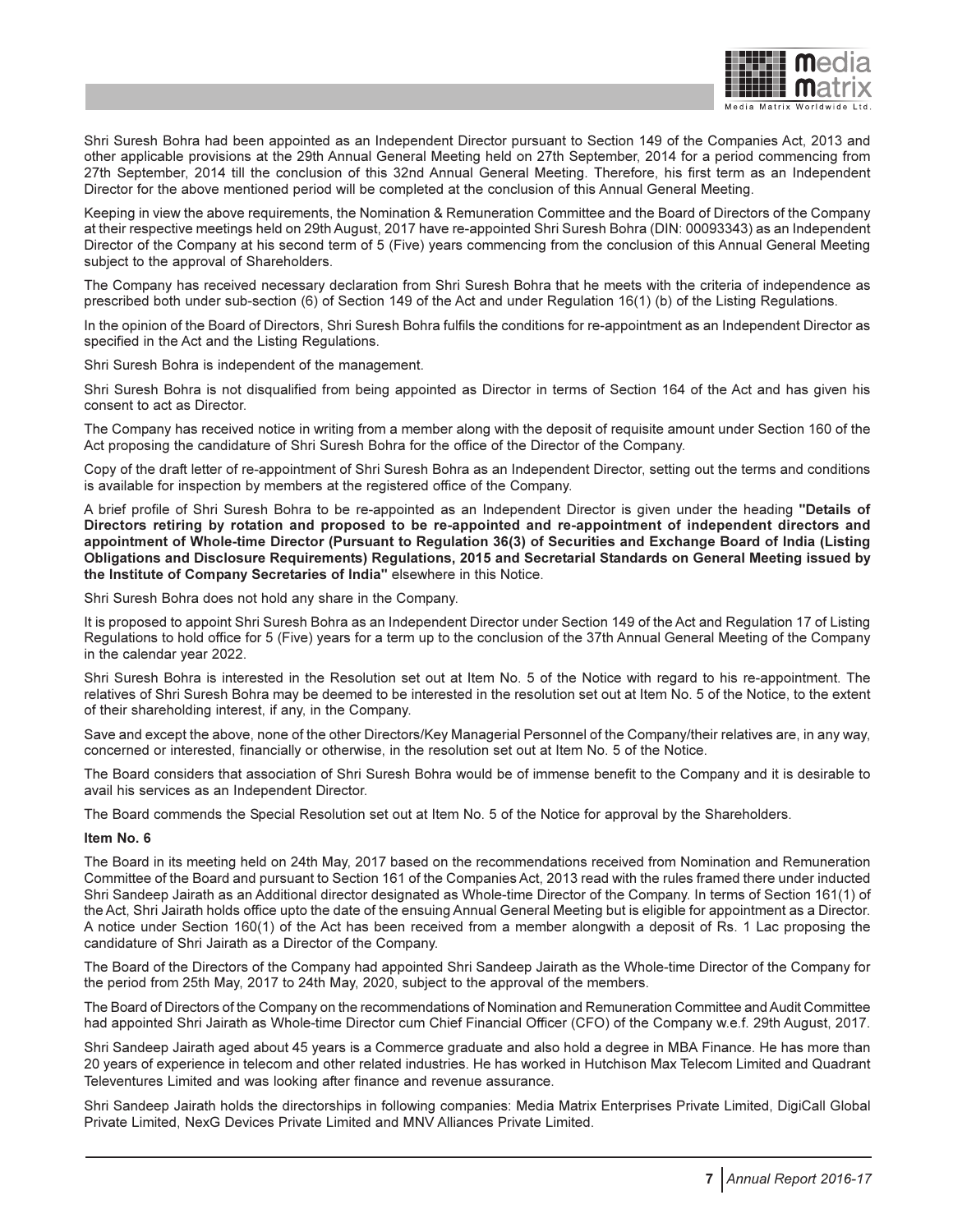

He is not holding any shares in the Company.

The principal terms and conditions including remuneration payable to Shri Sandeep Jairath are set out below:

#### 1. Basic Salary

Rs.12,00,100/- (Rupees Twelve Lakh One hundred only) per annum.

#### 2. Perquisites, allowances and other benefits

In addition to the basic salary, Shri Sandeep Jairath shall be entitled to perquisites and other allowances like accommodation or house rent allowance in lieu thereof, reimbursement of expenses like medical, fuel, or such other allowances such as leave travel allowance etc. such other perquisites and allowances under the Company's rule not exceeding Rs.27,99,900/- (Rupees Twenty Seven Lakh Ninety Nine Thousand Nine Hundred Only) per annum.

#### 3. Other Benefits

- a. Earned /Privilege Leave :As per the rules of the Company
- b. Company's Contribution to Provident Fund: As per the rules of the Company
- c. Gratuity : As per the rules of the Company
- d. Encashment of Leave :As per the rules of the Company
- e. Company Car and Telephone : As per the rules of the Company

The aggregate remuneration inclusive of Salary, Perquisites, allowances and other benefits payable to Shri Sandeep Jairath shall not exceed to Rs.40,00,000/- (Rupees Forty Lakh Only) per annum.

The appointment of Shri Sandeep Jairath can be terminated within three months notice or payment of three months basic salary in lieu thereof from either side.

The Directors are of the view that the appointment of Shri Jairath as Whole-time Director cum Chief Financial Officer will be beneficial to the operations of the Company and remuneration payable to him is commensurate with his experience and abilities and accordingly commend the resolution at Item No. 6 of the accompanying notice for the approval of the members of the Company.

In compliance with provisions of Section 196, 197, 203 and other applicable provisions of the Act, read with Schedule V of the Companies Act, 2013, the terms of remuneration specified above are now being placed before the Members for their approval.

Shri Sandeep Jairath is interested in the Resolution set out at Item No. 6 of the Notice with regard to his re-appointment. The relatives of Shri Sandeep Jairath may be deemed to be interested in the resolution set out at Item No. 6 of the Notice, to the extent of their shareholding interest, if any, in the Company.

Save and except the above, none of the other Directors/Key Managerial Personnel of the Company/their relatives are, in any way, concerned or interested, financially or otherwise, in the resolution set out at Item No. 6 of the Notice.

Registered Office: By order of the Board Andheri-Kurla Road, Chakala Andheri (E), Mumbai-400059

Place: Gurgaon

Office No.514, B wing, 215 Atrium For Media Matrix Worldwide Limited

Date: 29th, August, 2017 (Gurvinder Singh Monga) Company Secretary Membership No. ACS 25201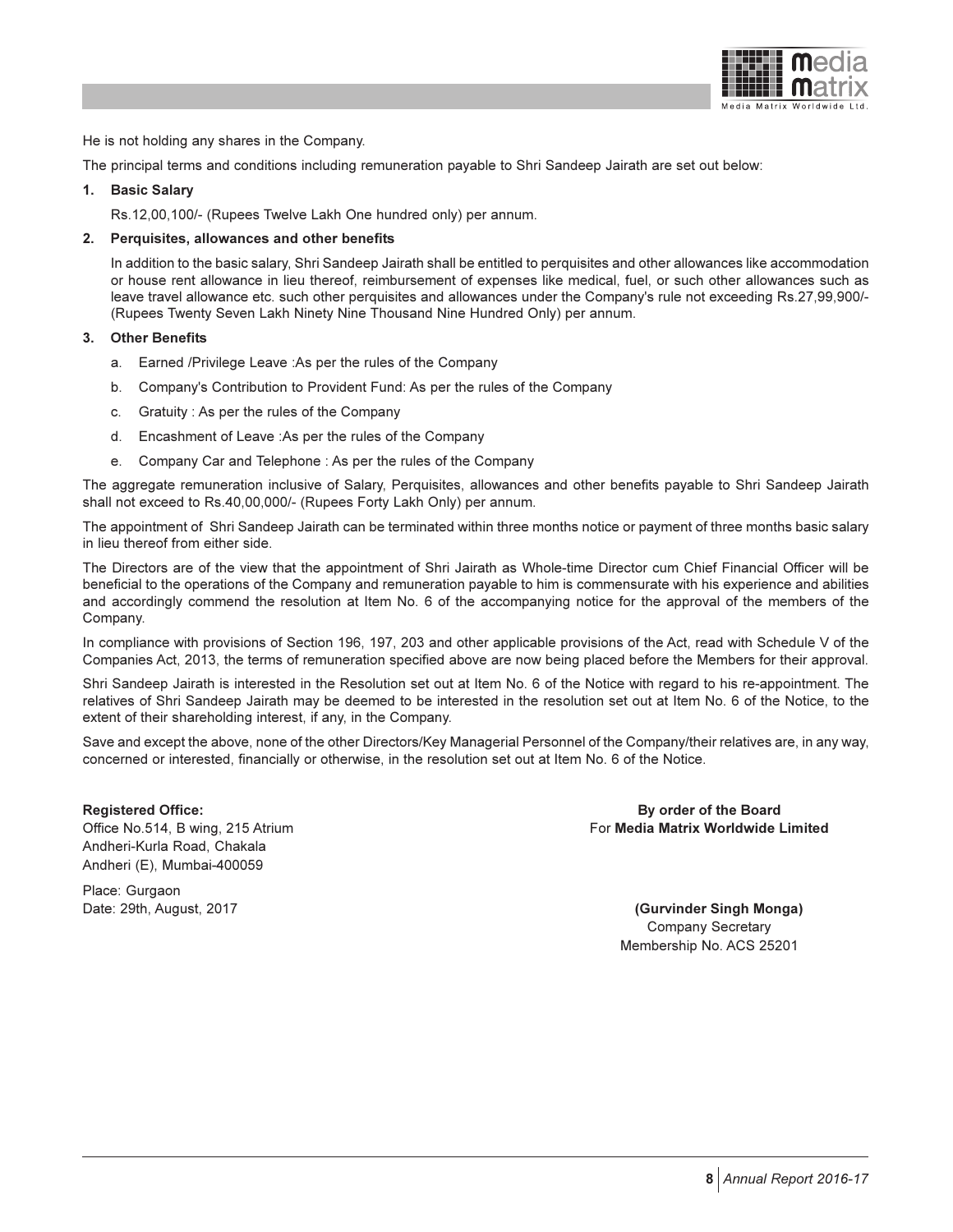Road Map of AGM Venue i.e. Flat No. 155, 15th Floor, Mittal Court, A Wing, Nariman Point, Mumbai 400021

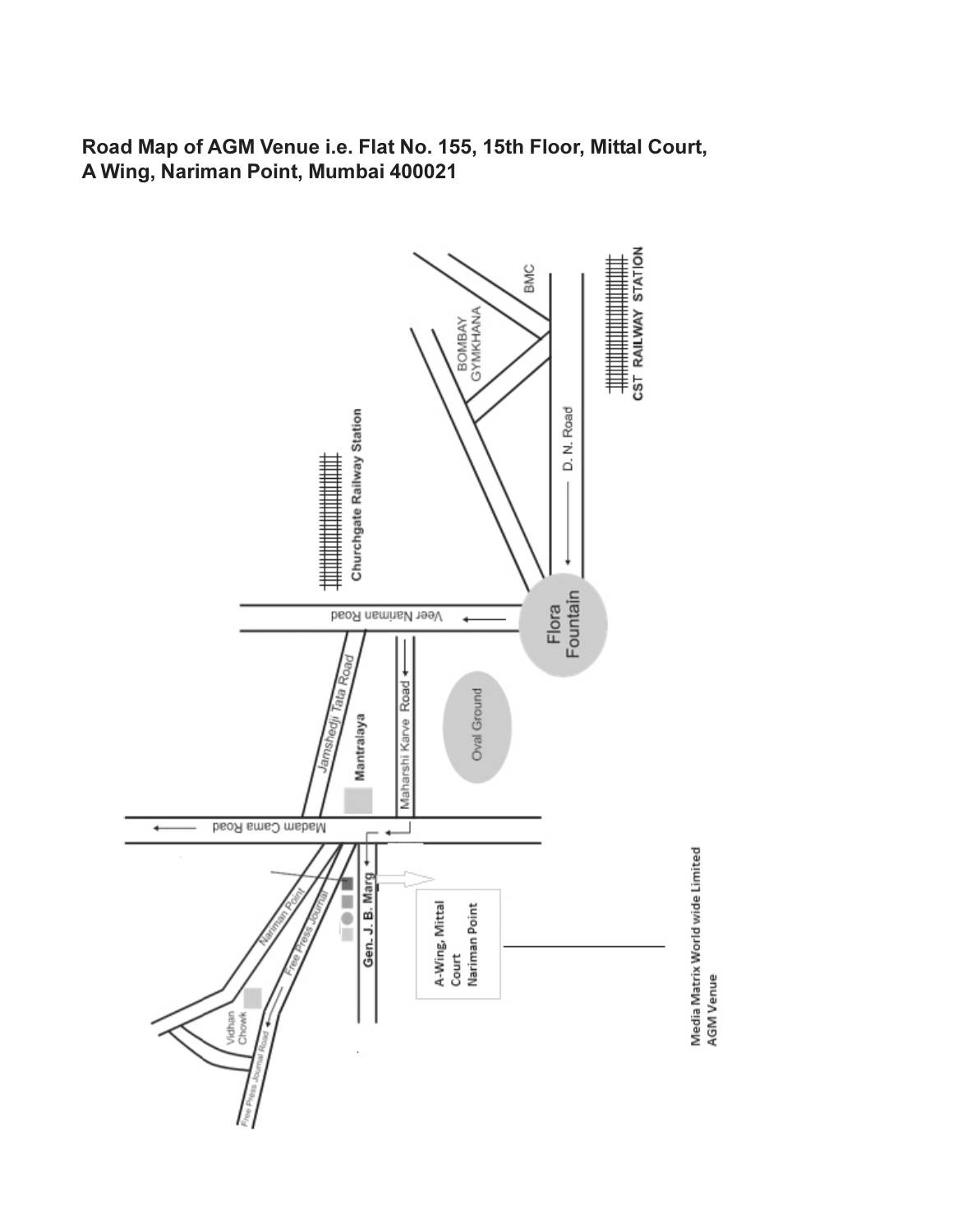| an an | ын<br>Ш                    |
|-------|----------------------------|
|       | Media Matrix Worldwide Ltd |

# Media Matrix Worldwide Limited

Registered Office: Office No.514, B wing, 215 Atrium, Andheri-Kurla Road, Chakala, Andheri (E), Mumbai-400059

Telephone: +91-22-61391700, Fax: +91-22-61391700

Website: www.mmwlindia.com, Email: mmwl.corporate@gmail.com

Corporate Identity Number: L32100MH1985PLC036518

## ATTENDANCE SLIP

Please fill Attendance Slip and hand it over at the entrance of the venue.

| DP-Id*     | Folio No.     |  |
|------------|---------------|--|
| Client-Id* | No. of shares |  |

 $\mathcal{L}_\mathcal{L} = \{ \mathcal{L}_\mathcal{L} = \{ \mathcal{L}_\mathcal{L} = \{ \mathcal{L}_\mathcal{L} = \{ \mathcal{L}_\mathcal{L} = \{ \mathcal{L}_\mathcal{L} = \{ \mathcal{L}_\mathcal{L} = \{ \mathcal{L}_\mathcal{L} = \{ \mathcal{L}_\mathcal{L} = \{ \mathcal{L}_\mathcal{L} = \{ \mathcal{L}_\mathcal{L} = \{ \mathcal{L}_\mathcal{L} = \{ \mathcal{L}_\mathcal{L} = \{ \mathcal{L}_\mathcal{L} = \{ \mathcal{L}_\mathcal{$ 

 $\mathcal{L}_\mathcal{L} = \{ \mathcal{L}_\mathcal{L} = \{ \mathcal{L}_\mathcal{L} = \{ \mathcal{L}_\mathcal{L} = \{ \mathcal{L}_\mathcal{L} = \{ \mathcal{L}_\mathcal{L} = \{ \mathcal{L}_\mathcal{L} = \{ \mathcal{L}_\mathcal{L} = \{ \mathcal{L}_\mathcal{L} = \{ \mathcal{L}_\mathcal{L} = \{ \mathcal{L}_\mathcal{L} = \{ \mathcal{L}_\mathcal{L} = \{ \mathcal{L}_\mathcal{L} = \{ \mathcal{L}_\mathcal{L} = \{ \mathcal{L}_\mathcal{$ 

 $\mathcal{L}_\mathcal{L} = \{ \mathcal{L}_\mathcal{L} = \{ \mathcal{L}_\mathcal{L} = \{ \mathcal{L}_\mathcal{L} = \{ \mathcal{L}_\mathcal{L} = \{ \mathcal{L}_\mathcal{L} = \{ \mathcal{L}_\mathcal{L} = \{ \mathcal{L}_\mathcal{L} = \{ \mathcal{L}_\mathcal{L} = \{ \mathcal{L}_\mathcal{L} = \{ \mathcal{L}_\mathcal{L} = \{ \mathcal{L}_\mathcal{L} = \{ \mathcal{L}_\mathcal{L} = \{ \mathcal{L}_\mathcal{L} = \{ \mathcal{L}_\mathcal{$ 

 $\mathcal{L}_\mathcal{L} = \{ \mathcal{L}_\mathcal{L} = \{ \mathcal{L}_\mathcal{L} = \{ \mathcal{L}_\mathcal{L} = \{ \mathcal{L}_\mathcal{L} = \{ \mathcal{L}_\mathcal{L} = \{ \mathcal{L}_\mathcal{L} = \{ \mathcal{L}_\mathcal{L} = \{ \mathcal{L}_\mathcal{L} = \{ \mathcal{L}_\mathcal{L} = \{ \mathcal{L}_\mathcal{L} = \{ \mathcal{L}_\mathcal{L} = \{ \mathcal{L}_\mathcal{L} = \{ \mathcal{L}_\mathcal{L} = \{ \mathcal{L}_\mathcal{$ 

X

 $\mathbb X$ 

Name and address of the Shareholder \_\_\_\_\_\_\_\_\_\_\_\_\_\_\_\_\_\_\_\_\_\_\_\_\_\_\_\_\_\_\_\_\_\_\_\_\_\_\_\_\_\_\_\_\_\_\_\_\_\_\_\_\_\_\_\_\_\_\_\_\_\_\_\_\_\_\_\_\_\_

Name and address of the Proxy holder \_

I/We hereby record my/our presence at the 32nd Annual General Meeting of the Company held on Friday, the 29th day of September, 2017 at 09:30 A. M., Flat No. 155, 15th Floor, Mittal Court, "A" Wing, Nariman Point, Mumbai - 400021.

> $\frac{1}{2}$  ,  $\frac{1}{2}$  ,  $\frac{1}{2}$  ,  $\frac{1}{2}$  ,  $\frac{1}{2}$  ,  $\frac{1}{2}$  ,  $\frac{1}{2}$  ,  $\frac{1}{2}$  ,  $\frac{1}{2}$  ,  $\frac{1}{2}$  ,  $\frac{1}{2}$  ,  $\frac{1}{2}$  ,  $\frac{1}{2}$  ,  $\frac{1}{2}$  ,  $\frac{1}{2}$  ,  $\frac{1}{2}$  ,  $\frac{1}{2}$  ,  $\frac{1}{2}$  ,  $\frac{1$ Signature of Shareholder

> \_\_\_\_\_\_\_\_\_\_\_\_\_\_\_\_\_\_\_\_\_\_ Signature of Proxy holder

\*Applicable for investors holding shares in electronic form.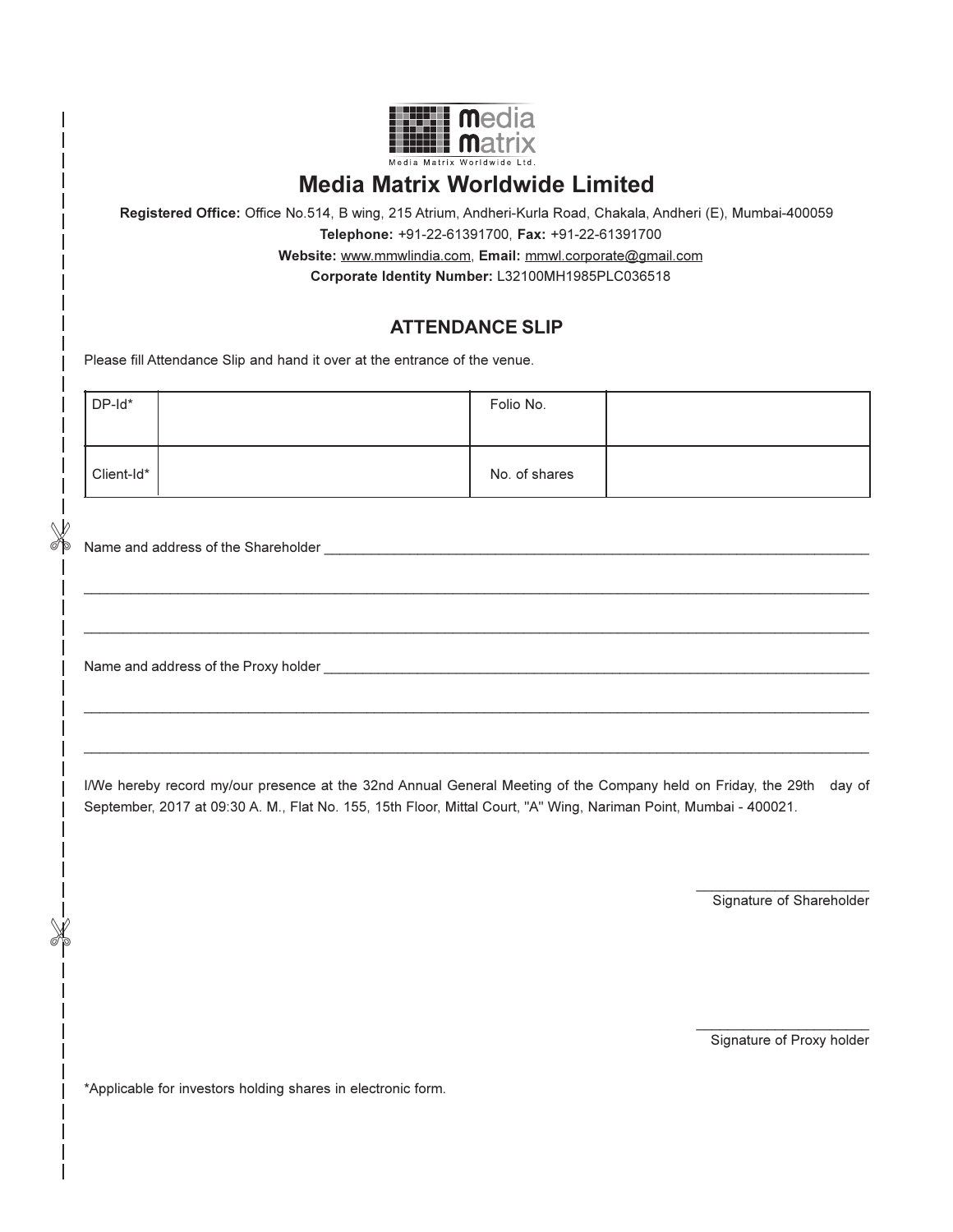

# Media Matrix Worldwide Limited

Registered Office: Office No.514, B wing, 215 Atrium, Andheri-Kurla Road, Chakala, Andheri (E), Mumbai-400059 Telephone: +91-22-61391700, Fax: +91-22-61391700 Website: www.mmwlindia.com, Email: mmwl.corporate@gmail.com

Corporate Identity Number: L32100MH1985PLC036518

## PROXY FORM

| Name of the Member(s)                                        |                                                                                                                                                                                                                                     |  |
|--------------------------------------------------------------|-------------------------------------------------------------------------------------------------------------------------------------------------------------------------------------------------------------------------------------|--|
| <b>Registered Address</b>                                    |                                                                                                                                                                                                                                     |  |
| E-mail ID                                                    | Folio No.                                                                                                                                                                                                                           |  |
|                                                              | DP-ID / Client-ID*                                                                                                                                                                                                                  |  |
|                                                              |                                                                                                                                                                                                                                     |  |
|                                                              |                                                                                                                                                                                                                                     |  |
|                                                              | www.community.community.community.community.community.community.community.community.community.community.commun                                                                                                                      |  |
|                                                              |                                                                                                                                                                                                                                     |  |
|                                                              |                                                                                                                                                                                                                                     |  |
| Limited, of Re. 1/- each hereby appoint<br>(1)<br>(2)<br>(3) | Name: <u>Name:</u> Name: Name: Name: Name: Name: Name: Name: Name: Name: Name: Name: Name: Name: Name: Name: Name: Name: Name: Name: Name: Name: Name: Name: Name: Name: Name: Name: Name: Name: Name: Name: Name: Name: Name: Name |  |

and whose signature(s) are appended in Proxy Form as my/our proxy to attend and vote (on a poll) for me/us and on my/our behalf at the 32nd Annual General Meeting of the Company, to be held on Friday, the 29th day of September, 2017 at 09:30 A. M. at Flat No 155, 15th Floor, Mittal Court, "A" Wing, Nariman Point, Mumbai - 400021 and at any adjournment thereof in respect of such resolutions as are indicated overleaf :

 $\%$ 

 $\%$